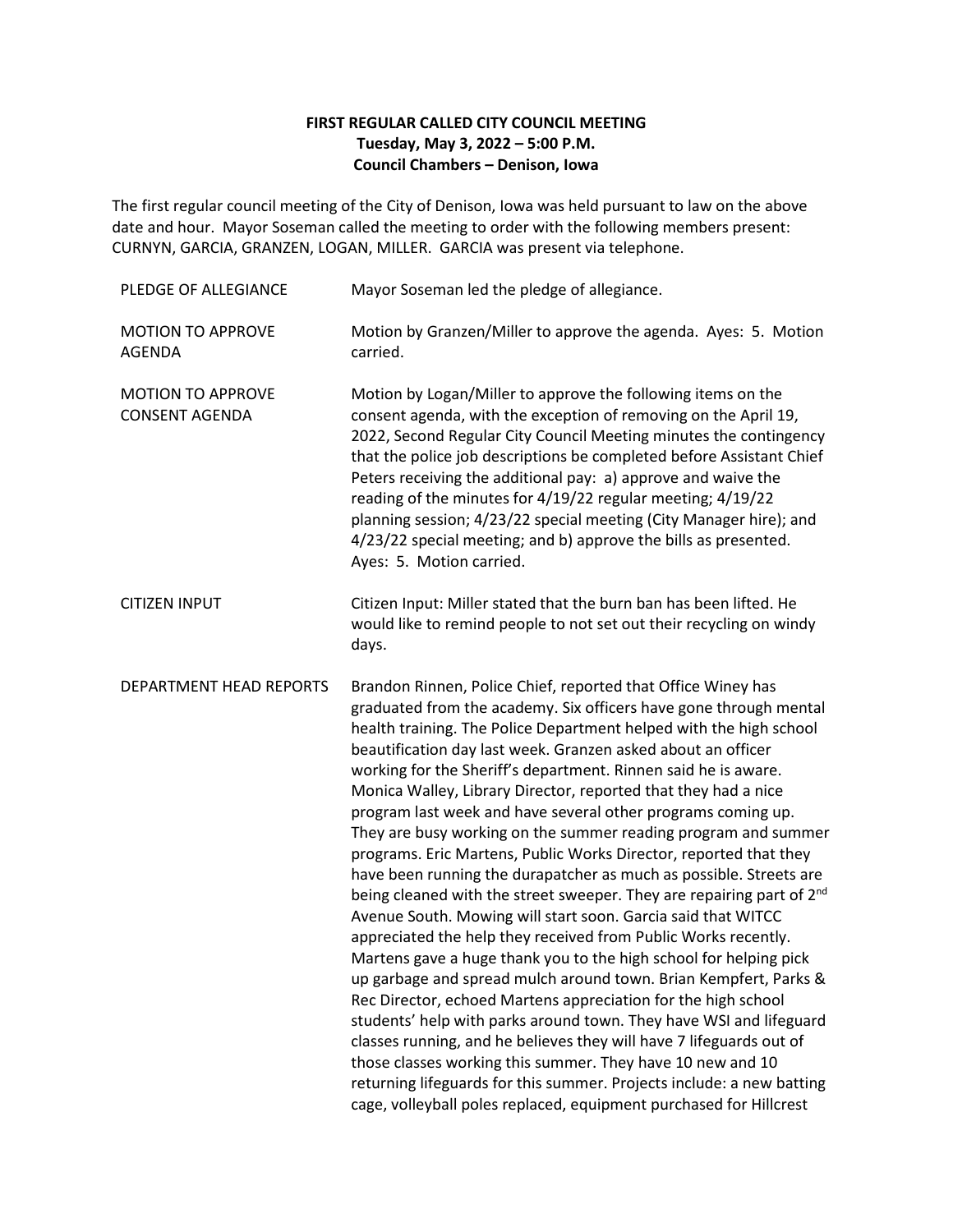| DEPARTMENT HEAD REPORTS<br>CONTINUED                                                                                 | Park, and a mini-golf tournament that the youth council is hosting.<br>They may have filled the program coordinator position; his board<br>votes on that tomorrow evening. Cory Snowgren, Fire Chief, asked<br>that citizens call the com center when they are doing controlled<br>burns. He has set open burning in the City of Denison for Saturday,<br>May 7, through Sunday, May 15. More details will be released on the<br>City's website and Facebook page. Snowgren also thanked the high<br>school students for their help around town. Granzen said that he has<br>asked the Council Supervisors to consider fining people who burn<br>during bans in the future. Snowgren reported that Tyler Weller is<br>working on flood control issues. Drainage areas need to be<br>maintained. Weller is working with Paul Assman on maintaining<br>holding ponds throughout the watershed that have been built by<br>farmers with funding assistance. Some may be filled in and will need<br>to be maintained. |
|----------------------------------------------------------------------------------------------------------------------|------------------------------------------------------------------------------------------------------------------------------------------------------------------------------------------------------------------------------------------------------------------------------------------------------------------------------------------------------------------------------------------------------------------------------------------------------------------------------------------------------------------------------------------------------------------------------------------------------------------------------------------------------------------------------------------------------------------------------------------------------------------------------------------------------------------------------------------------------------------------------------------------------------------------------------------------------------------------------------------------------------------|
| <b>MOTION TO APPOINT PATEL</b><br>TO BOULDERS COMMISSION                                                             | Motion by Miller/Logan to appoint Hetasvi Patel to Boulders<br>Commission to replace Deb Frehse. Ayes: 5. Motion carried.                                                                                                                                                                                                                                                                                                                                                                                                                                                                                                                                                                                                                                                                                                                                                                                                                                                                                        |
| <b>TABLED DISCUSSION &amp;</b><br>APPROVAL OF IMMIGRANT<br>HERITAGE FESTIVAL SPECIAL<br><b>EVENT</b>                 | Crawford recommended that the Council table discussion and<br>approval of the Temporary Special Event Permit for Immigrant<br>Heritage Festival on June 25, 2022, due to electrical needs that need<br>to be clarified. No action was taken.                                                                                                                                                                                                                                                                                                                                                                                                                                                                                                                                                                                                                                                                                                                                                                     |
| <b>MOTION TO HIRE BRADLEY</b><br>HANSON AS CITY MANAGER                                                              | Motion by Granzen/Logan to hire Bradley Hanson as City Manager at<br>a biweekly salary of \$4,423.08 effective May 17, 2022. Ayes: 4.<br>Abstain: Garcia. Motion carried. Hanson was presented with the key<br>to the city by retiring City Manager Terry Crawford.                                                                                                                                                                                                                                                                                                                                                                                                                                                                                                                                                                                                                                                                                                                                              |
| <b>MOTION TO APPROVE</b><br>RESOLUTION 2022-21<br>APPROVING EMPLOYMENT<br><b>CONTRACT WITH BRADLEY</b><br>HANSON     | Motion by Granzen/Curnyn to approve Resolution 2022-21<br>approving employment contract and agreement with Bradley<br>Hanson for City Manager Ayes: 4. Abstain: Garcia. Motion carried                                                                                                                                                                                                                                                                                                                                                                                                                                                                                                                                                                                                                                                                                                                                                                                                                           |
| <b>MOTION TO APPROVE 2 YEAR</b><br><b>CONTRACT WITH RASMUSSEN</b><br>MECHANICAL FOR PM FOR<br><b>CITY MECH EQUIP</b> | Crawford said the two quotes for preventative maintenance<br>received from Carroll Control and Rasmussen Mechanical were<br>close, but Rasmussen's quote had more detail. Motion by<br>Curnyn/Logan to approve 2-year contract with Rasmussen<br>Mechanical Services for preventative maintenance for mechanical<br>equipment and systems at a cost of \$23,787.00 for year one and<br>\$24,501.00 for year two. Ayes: 5. Motion carried.                                                                                                                                                                                                                                                                                                                                                                                                                                                                                                                                                                        |
| <b>MOTION TO APPROVE BID</b><br>FOR PROPERTY/CASUALTY/<br><b>WORK COMP INS</b>                                       | Two quotes were received from Thams Agency and Hoffman Agency<br>for Property/Casualty/Work Comp insurance. Motion by<br>Granzen/Curnyn to approve bid for Property/Casualty/Work Comp<br>insurance beginning July 1, 2022, and for a term of three years. The<br>first year's cost for Property/Casualty insurance through ICAP (Iowa                                                                                                                                                                                                                                                                                                                                                                                                                                                                                                                                                                                                                                                                           |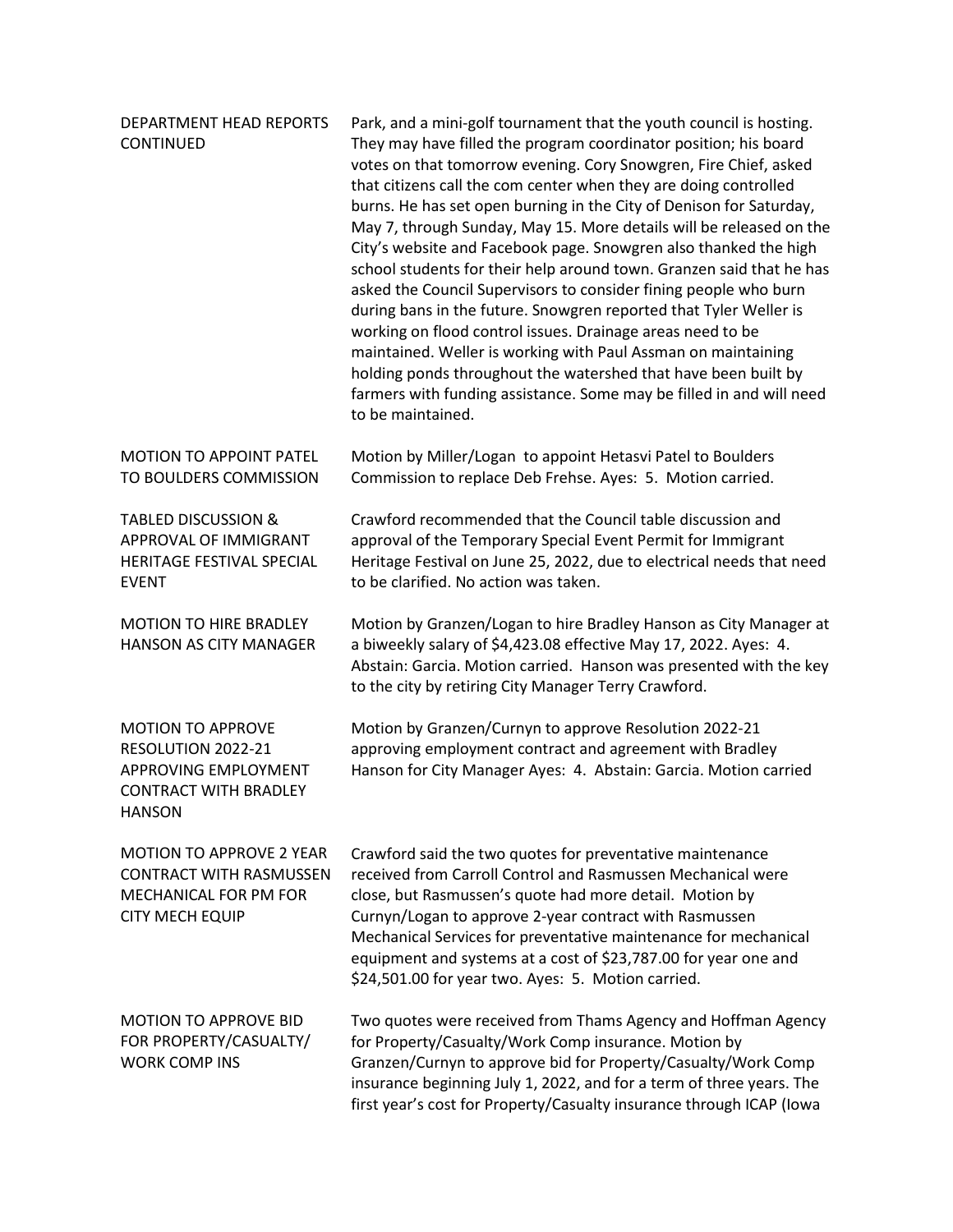| <b>MOTION TO APPROVE BID</b><br>FOR PROPERTY/CASUALTY/<br>WORK COMP INS CONTINUED | Communities Assurance Pool) will be \$213,862.00. The first year's<br>estimated premium for Work Comp insurance through IMWCA (lowa<br>Municipalities Workers' Compensation Association) is \$71,359.00.<br>Ayes: 5. Motion carried.                                                                                                                                                                                                                                                                                                                                                                                                                                                        |
|-----------------------------------------------------------------------------------|---------------------------------------------------------------------------------------------------------------------------------------------------------------------------------------------------------------------------------------------------------------------------------------------------------------------------------------------------------------------------------------------------------------------------------------------------------------------------------------------------------------------------------------------------------------------------------------------------------------------------------------------------------------------------------------------|
| <b>MTION TO APPROVE</b>                                                           | Motion by Logan/Curnyn to approve contract with Steve Gilbert,                                                                                                                                                                                                                                                                                                                                                                                                                                                                                                                                                                                                                              |
| <b>CONTRACT WITH STEVE</b>                                                        | Rural Housing 360, for Phase 1 - Research of Hometown Housing                                                                                                                                                                                                                                                                                                                                                                                                                                                                                                                                                                                                                               |
| <b>GILBERT, COMMUNITY</b>                                                         | Community Contract for Workforce Housing in Fineran First Addition                                                                                                                                                                                                                                                                                                                                                                                                                                                                                                                                                                                                                          |
| <b>CONTRACT FOR WORKFORCE</b>                                                     | at a cost of \$15,000 to be paid using ARPA funds. Ayes: 4. Abstain:                                                                                                                                                                                                                                                                                                                                                                                                                                                                                                                                                                                                                        |
| <b>HOUSING</b>                                                                    | Miller. Motion carried.                                                                                                                                                                                                                                                                                                                                                                                                                                                                                                                                                                                                                                                                     |
| NO ACTION TAKEN ON URBAN                                                          | No representatives of Denison Community Schools or Crawford                                                                                                                                                                                                                                                                                                                                                                                                                                                                                                                                                                                                                                 |
| AREA RENEWAL PLAN                                                                 | County Board of Supervisors were present to discuss the Urban Area                                                                                                                                                                                                                                                                                                                                                                                                                                                                                                                                                                                                                          |
| AMENDMENT                                                                         | Renewal Plan amendment. No action was taken.                                                                                                                                                                                                                                                                                                                                                                                                                                                                                                                                                                                                                                                |
| <b>MOTION TO EARMARK USING</b>                                                    | Motion by Garcia/Logan to earmark using ARPA funds for the                                                                                                                                                                                                                                                                                                                                                                                                                                                                                                                                                                                                                                  |
| ARPA FUNDS FOR THE                                                                | following: Wellness Center, \$750,000; Down Payment on Denison                                                                                                                                                                                                                                                                                                                                                                                                                                                                                                                                                                                                                              |
| WELLNESS CENTER, DENISON                                                          | Aquatic Center Boiler, \$55,000; and Playground at Washington Park,                                                                                                                                                                                                                                                                                                                                                                                                                                                                                                                                                                                                                         |
| AQUATIC CENTER BOILER AND                                                         | \$50,000. Ayes: 5. Motion carried. The Council asked for an                                                                                                                                                                                                                                                                                                                                                                                                                                                                                                                                                                                                                                 |
| <b>WASHINGTON PARK</b>                                                            | accounting of what ARPA funds have already been spent and                                                                                                                                                                                                                                                                                                                                                                                                                                                                                                                                                                                                                                   |
| PLAYGROUND.                                                                       | earmarked.                                                                                                                                                                                                                                                                                                                                                                                                                                                                                                                                                                                                                                                                                  |
| <b>MAYOR'S REPORT</b>                                                             | Mayor Soseman reported that she was asked by Region XII for the<br>number of houses for sale in Denison. Through her research, she<br>said 7 were for sale. She has been meeting with the uptown<br>improvement committee. She met with some department heads and<br>Jack Reed regarding HR issues for the City. She also attended a tree<br>planting with the arbor committee.                                                                                                                                                                                                                                                                                                             |
| <b>CITY MANAGER'S REPORT</b>                                                      | City Manager Terry Crawford reported Council will not have to go<br>into executive session regarding the union contract, as the City is<br>waiting on the union to reply. The union was notified of the city's<br>across-the-board proposal. Spring cleanup refuse collection will be<br>Friday May 13, from 8 a.m. to 3 p.m. and Saturday, May 14, from 8<br>a.m. to noon. More information will be released on the City's<br>website and Facebook page. Crawford has not received a reply for<br>the Brownfield EPA grant yet. Deputy Clerk Christy Welch was<br>notified that she has received at \$450 scholarship to attend the lowa<br>Municipal Professionals Institute this summer. |
| <b>MOTION TO ENTER CLOSED</b><br><b>SESSION</b>                                   | Motion by Granzen/Logan to enter closed session at 5:58 p.m. per IA<br>Code 21.5(1)(j) to discuss the purchase of particular real estate only<br>where premature disclosure could be reasonably expected to<br>increase the price the governmental body would have to pay for that<br>property. Ayes: 5. Motion carried.                                                                                                                                                                                                                                                                                                                                                                    |
| <b>MOTION TO RETURN TO OPEN</b>                                                   | Motion by Miller/Garcia to return to open session at 6:12 p.m. with                                                                                                                                                                                                                                                                                                                                                                                                                                                                                                                                                                                                                         |
| <b>SESSION</b>                                                                    | no action taken. Ayes: 5. Motion carried.                                                                                                                                                                                                                                                                                                                                                                                                                                                                                                                                                                                                                                                   |